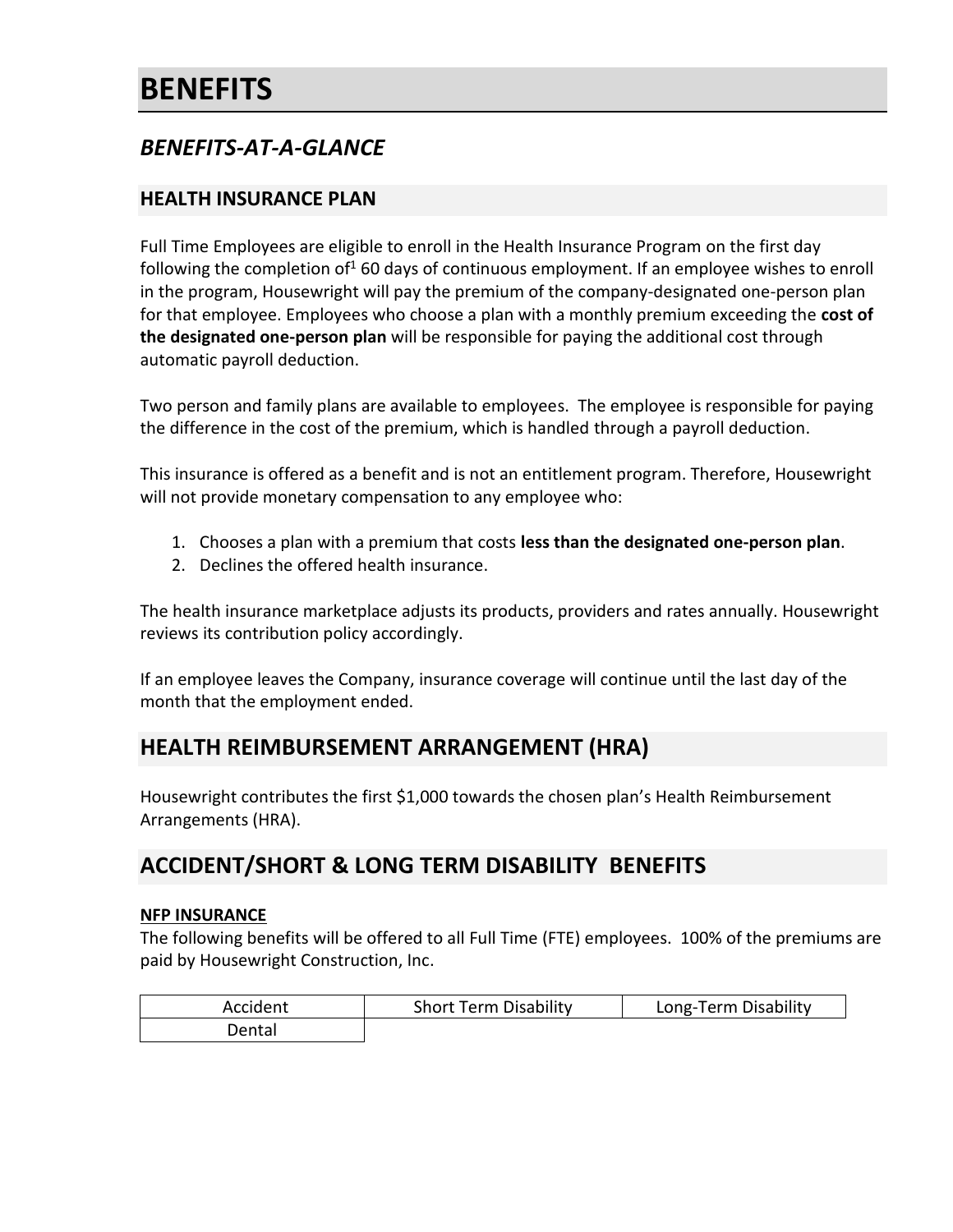# **SIMPLE IRA**

### **ELIGIBILITY**

Employees who have earned at least \$5,000 in the current year and are expected to earn at least \$5,000 in the following year are eligible to contribute to the SIMPLE IRA plan. Enrollment in the plan is offered on a semi-annual basis after the employee has met the rules of eligibility.

### **EMPLOYER CONTRIBUTIONS**

Housewright will make a non-elective contribution of 2% of each employee's gross salary to the SIMPLE plan administered by Stifel, Nicolaus & Company, Inc. Simple IRA account fees will be deducted on a quarterly basis directly from each employee's account. The annual amount deducted will be 1.4% of each employee's investment portfolio balance. Further details on this plan are available upon request from Stifel, Nicolaus & Company, Inc.

# **EMPLOYEE PURCHASING/DISCOUNTS**

Housewright employees are eligible to use Housewright charge accounts and obtain Housewright discounts based on the following:

- All charges will be deducted from the next scheduled pay check following receipt of the vendor receipt and/or invoice, unless pre-approved arrangements have been made to split charges between a pre-arranged number of pay checks.
	- $\circ$  If an employee has a balance due to Housewright that exceeds \$500 for such personal purchases, that employee will not be allowed to purchase additional items until the balance is paid in full.
- Prior approval by the owner is required for any purchase exceeding \$250.
- Vendor receipts must have the employee name on the receipt and must be signed by the employee.
	- $\circ$  Any receipts returned to the office or billed by the vendor that do not have a job name/reference or number will be deducted from the paycheck of the employee that signed for the item, on the assumption that items purchased are personal.
- If an employee leaves the company either voluntarily or involuntarily and is still carrying a balance for any purchases, the employee agrees that the balance must be paid in full within 72 hours of termination and that the payment terms no longer apply.
- If an employee is laid off and is still carrying a balance for any purchases, payments must continue to be made in full according to the established payment plan, unless it would cause excessive hardship. In that case, the employee must make alternate payment arrangements with the Business Administrator.

Your signature accepting this blueprint authorizes the Company to withhold the maximum amount allowed by law from any amounts owed for these purchases, unless other arrangements have been made with the Business Administrator.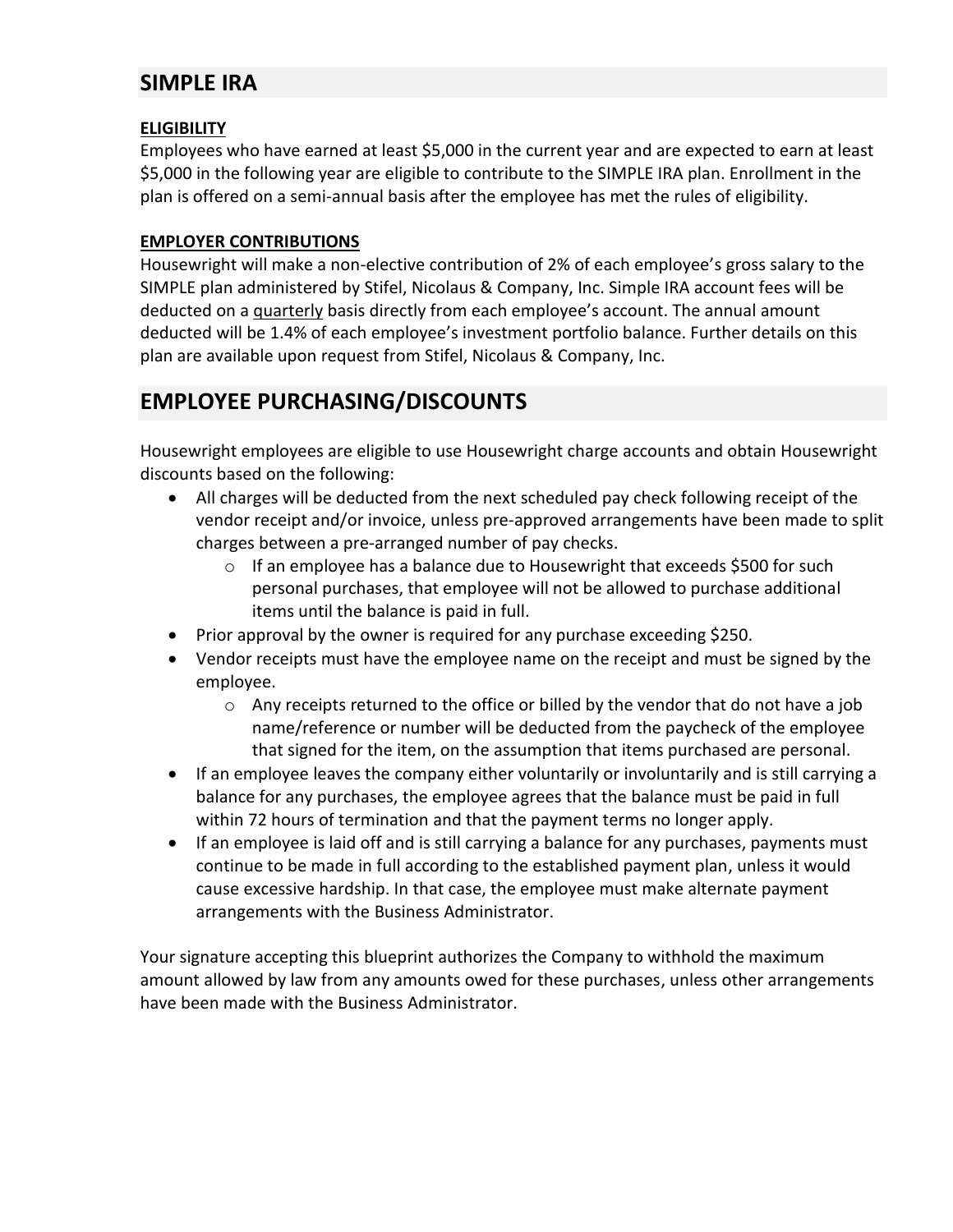# **EMPLOYEE USE OF COMPANY TOOLS**

The Housewright Construction, Inc. tools are available during non-working off hours for all employees under the following conditions.

- 1. A Tool Request from must be completed and submitted to the owner or shop manager for approval.
- 2. Each tool must be cleaned after use, checked for performance and returned to their designated area.
- 3. Each tool removed from Housewright Construction, Inc. premises must be logged on the Tool Sign Out Sheet with signature, date of removal, and date of return.

**Abuse of these privileges may result in the restriction and/or deletion of this benefit.**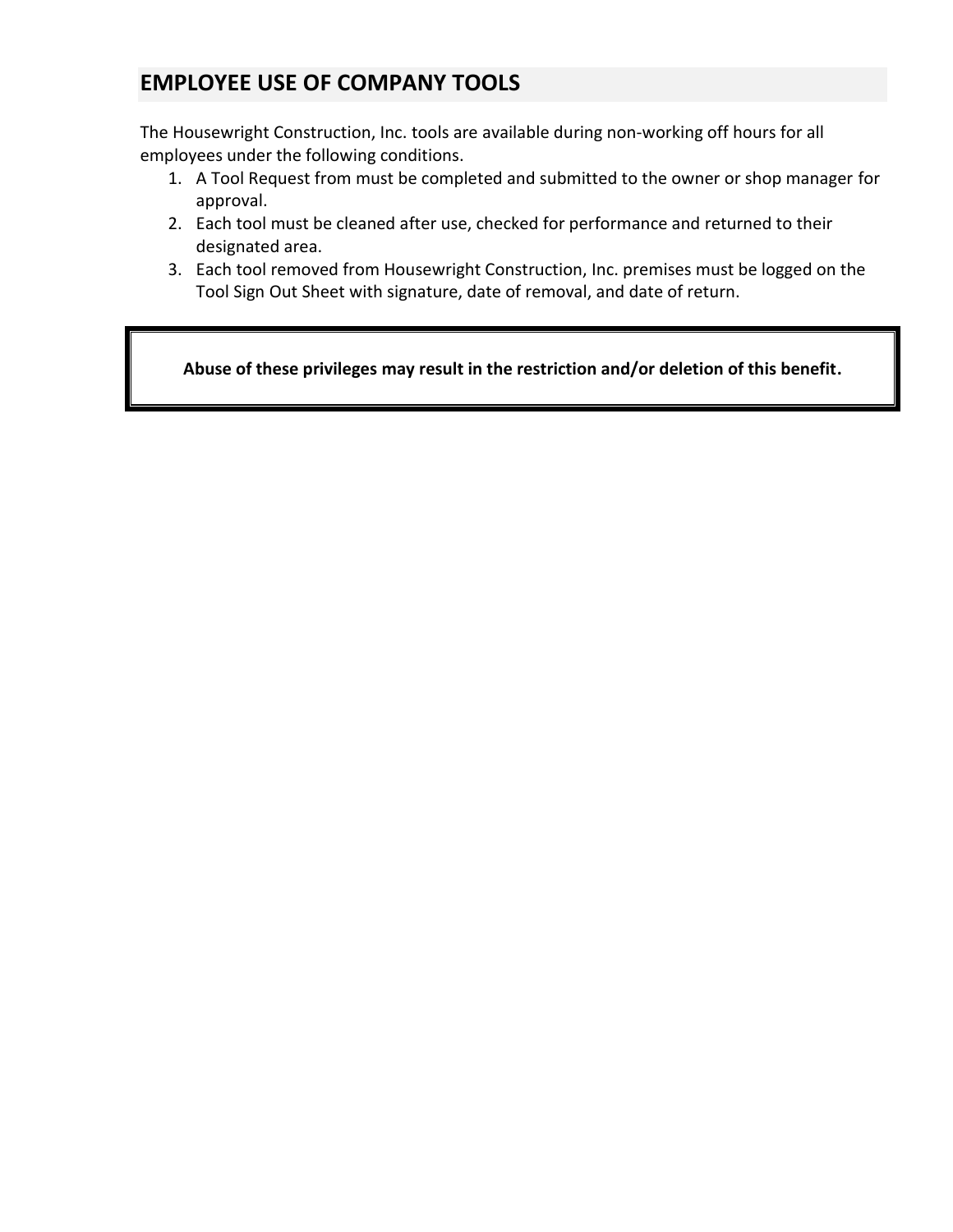### **EARNED TIME OFF**

### **ELIGIBILITY**

Full time and part time employees working more than 30 hours a week are eligible to the following ETO schedule. Employees working less than 30 hours a week will not receive ETO on a prorated basis. ETO will begin to accrue as of the employee's date of hire and is based on the fiscal year. Employees are eligible to request ETO following one (1) year of employment.

In an effort to accommodate the desires of our employees who would like to take time off early in the year, employees will be permitted to "borrow" up to 5 days against the ETO time they expect to accrue based on their anniversary date. You should understand, however that if your employment with the Company ends for any reason prior to the time that you have accumulated the number of ETO dates taken, you will be responsible for reimbursing the Company for the amount of used, but unaccrued ETO time. Your signature accepting this Blueprint authorizes the Company to withhold the maximum amount allowed by law from any amounts owed to reimburse for borrowed time taken, but not earned.

After a break in service of 90 days, the accrual of service years will start again.

### **RATE OF PAY**

ETO pay is computed at the employee's base rate. The combination of hours worked and ETO cannot exceed the number of working hours in a payroll period. ETO is based on time worked.

### **ETO ACCRUAL**

ETO is on an accrual basis. For more information, please speak with your human resource manager. The schedule below reflects additional ETO time after the employee's anniversary occurs. Employees may request time in advance of their actual qualifying anniversary upon approval from the human resource manager or owner.

| <b>CONTINUOUS SERVICE</b> | <b>MAXIMUM ELIGIBLE EARNED TIME</b>      | <b>WEEKLY ACCRUAL</b><br>(52 PAY PERIODS) |
|---------------------------|------------------------------------------|-------------------------------------------|
| 1 year                    | 5 days equivalent to 40 hours            | .77 hours per week                        |
| $2 - 4$ years             | 10 days equivalent to 80 hours           | 1.54 hours per week                       |
| $5 - 7$ years             | 15 days equivalent to 120 hours          | 2.31 hours per week                       |
| 8 or more years           | 20 days equivalent to 160 hours per year | 3.08 hours                                |

### **SCHEDULE**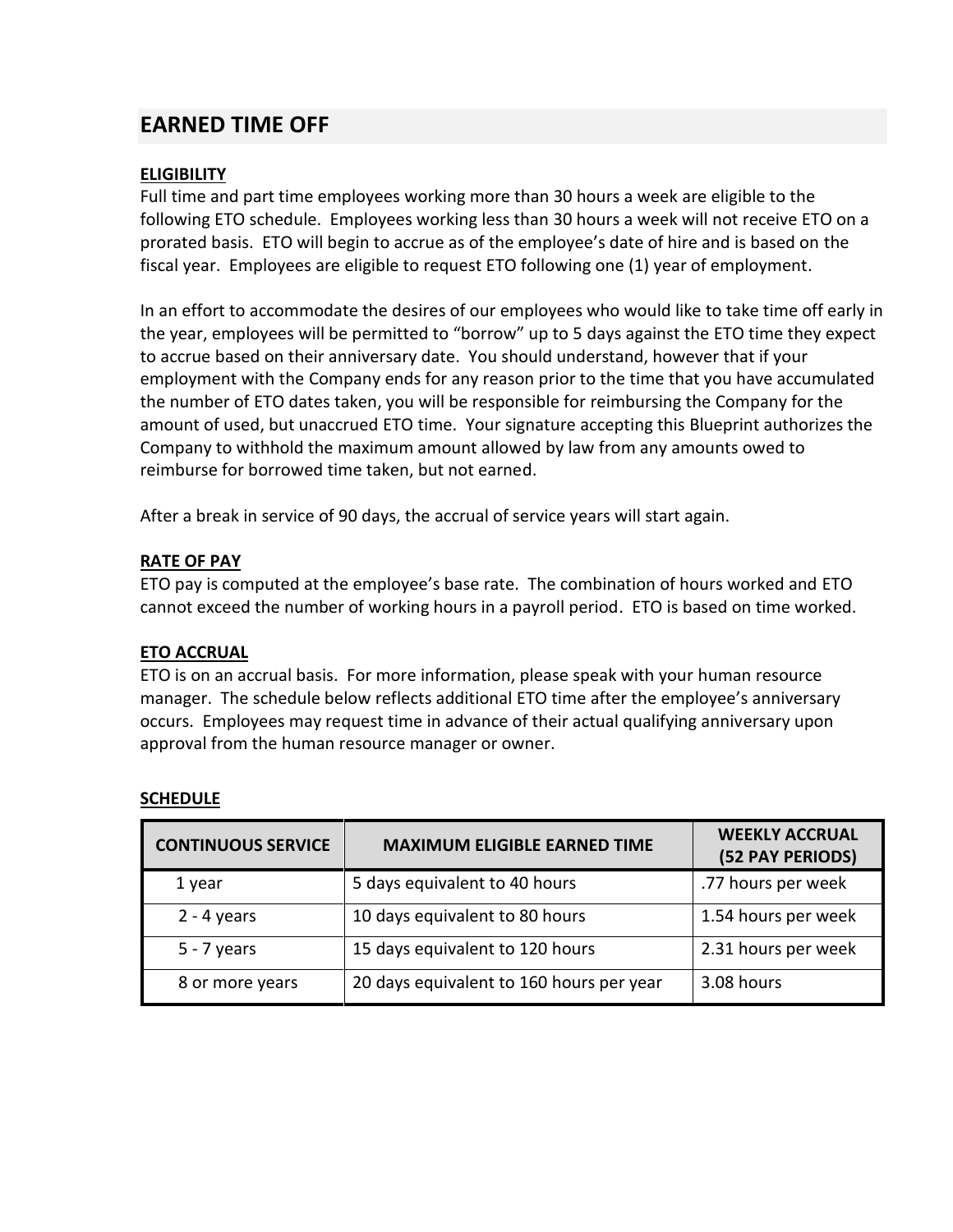### **SCHEDULING ETO**

Every effort is made to accommodate your request for time off. However, there may be instances where it may not be possible due to workload and scheduling considerations. ETO time of 1 week or longer should be scheduled a minimum of 30 days in advance. ETO may be taken in half (1/2) hour increments. All requests of must be submitted to your project manager, human resource manager or owner.

#### **CARRY OVER/PAYOUT**

All accrued time remaining in an individual's bank will be paid out annually on or before June 30. No accrued time will be carried over from one year to the next.

**VERMONT'S PAID SICK LEAVE** – The Company's ETO policy already includes and provides eligible employees with the Paid Sick Leave required by the new Vermont law. It is the employee's responsibility to monitor, use and retain sufficient ETO to use as paid sick leave when and if necessary during the course of the year. Examples of reasons an employee may use his/her ETO for Vermont's paid sick leave purposes include: (1) his/her own illness or injury, (2) to obtain professional diagnostic, preventive, routine, or therapeutic health care, (3) to care for a sick or injured parent, grandparent, spouse, child, brother, sister, parent-in-law, grandchild, or foster child, including helping that individual obtain diagnostic, preventive, routine, or therapeutic health treatment, or accompanying your parent, grandparent, spouse or parent-in-law to an appointment related to his/her long-term care, (4) to arrange for social or legal services or obtaining medical care or counseling for your own or your parent, grandparent, spouse, child, brother, sister, parent-in-law, grandchild, or foster child, who is a victim of domestic violence, sexual assault, or stalking or who is relocating as the result of domestic violence, sexual assault, or stalking.

Please remember the ETO given by the Company to eligible employees includes your Paid Sick Leave for the year. The Company does not ask why you are using ETO, this is your choice, so be sure to monitor and retain some ETO to have available for reasons under Vermont's Paid Leave law. Any questions regarding the terms of this section or Vermont's paid sick leave entitlements should be directed to the owner.